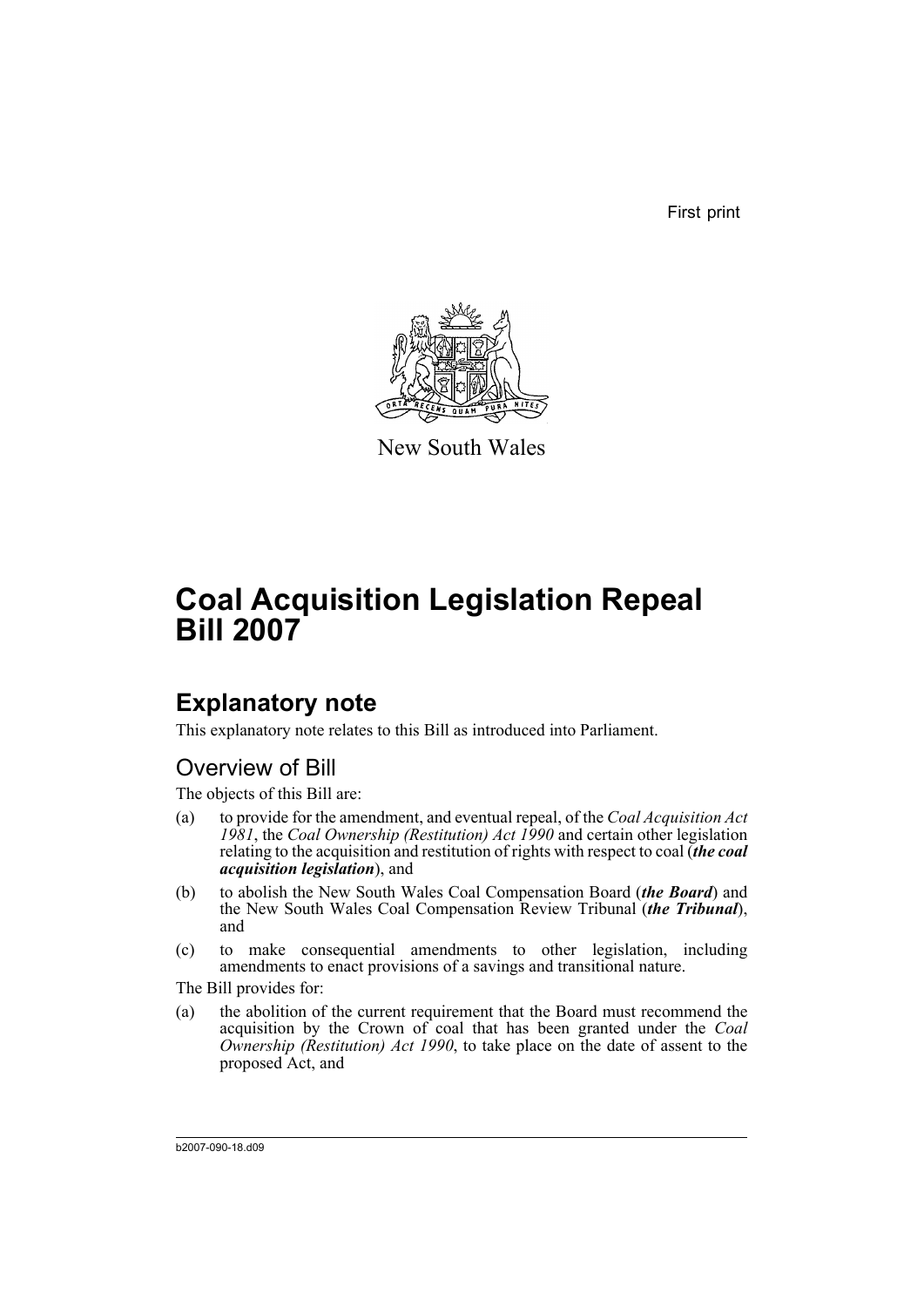Explanatory note

- (b) the abolition of the Board (whose functions are to be transferred to the Director-General of the Department of Primary Industries) and the Tribunal (whose functions are to be transferred to the Land and Environment Court), to take place on a day to be appointed by proclamation, and
- (c) the repeal of the coal acquisition legislation once all claims and appeals under that legislation have been finally disposed of, to take place on a later day to be appointed by proclamation.

## Outline of provisions

**Clause 1** sets out the name (also called the short title) of the proposed Act.

**Clause 2** provides for the commencement of the proposed Act (with specified exceptions) on the date of assent to the proposed Act. The provisions of proposed section 4 and proposed Schedule 2 are to commence on a day or days to be appointed by proclamation.

**Clause 3** is a formal provision that gives effect to the Schedules of amendments (Schedules 1 and 2).

**Clause 4** repeals the following Acts and instruments:

- (a) the *Coal Acquisition Act 1981*, and the *Coal Acquisition (Compensation) Arrangements 1985* and *Coal Acquisition (Re-acquisition Arrangements) Order 1997* made under that Act,
- (b) the *Coal Mining (Amendment) Act 1981*, and the *Coal Acquisition (Transitional Provisions) Regulation 1982* made under that Act,
- (c) the *Coal Ownership (Restitution) Act 1990*, and the *Coal Ownership (Restitution) Regulation 2005* made under that Act.

**Clause 5** repeals the proposed Act on the day following the day on which all of its provisions have commenced.

## **Schedule 1 Amendments relating to the acquisition of coal otherwise than by revesting**

### **Commencement of amendments**

The amendments made by the proposed Schedule commence on the date of assent to the proposed Act.

## **Amendment of Coal Acquisition Act 1981**

**Schedule 1.1** amends the *Coal Acquisition Act 1981* (*the 1981 Act*) by omitting section 5B (3) and (4). Section 5B makes it clear that coal that has been granted to an eligible claimant under section 4 of the *Coal Ownership (Restitution) Act 1990* (*the 1990 Act*) may be acquired by the Crown by contract or other arrangement. Section 5B (3) provides that coal may not be so acquired except on the recommendation of the Board, and section 5B (4) provides that such a recommendation must be made in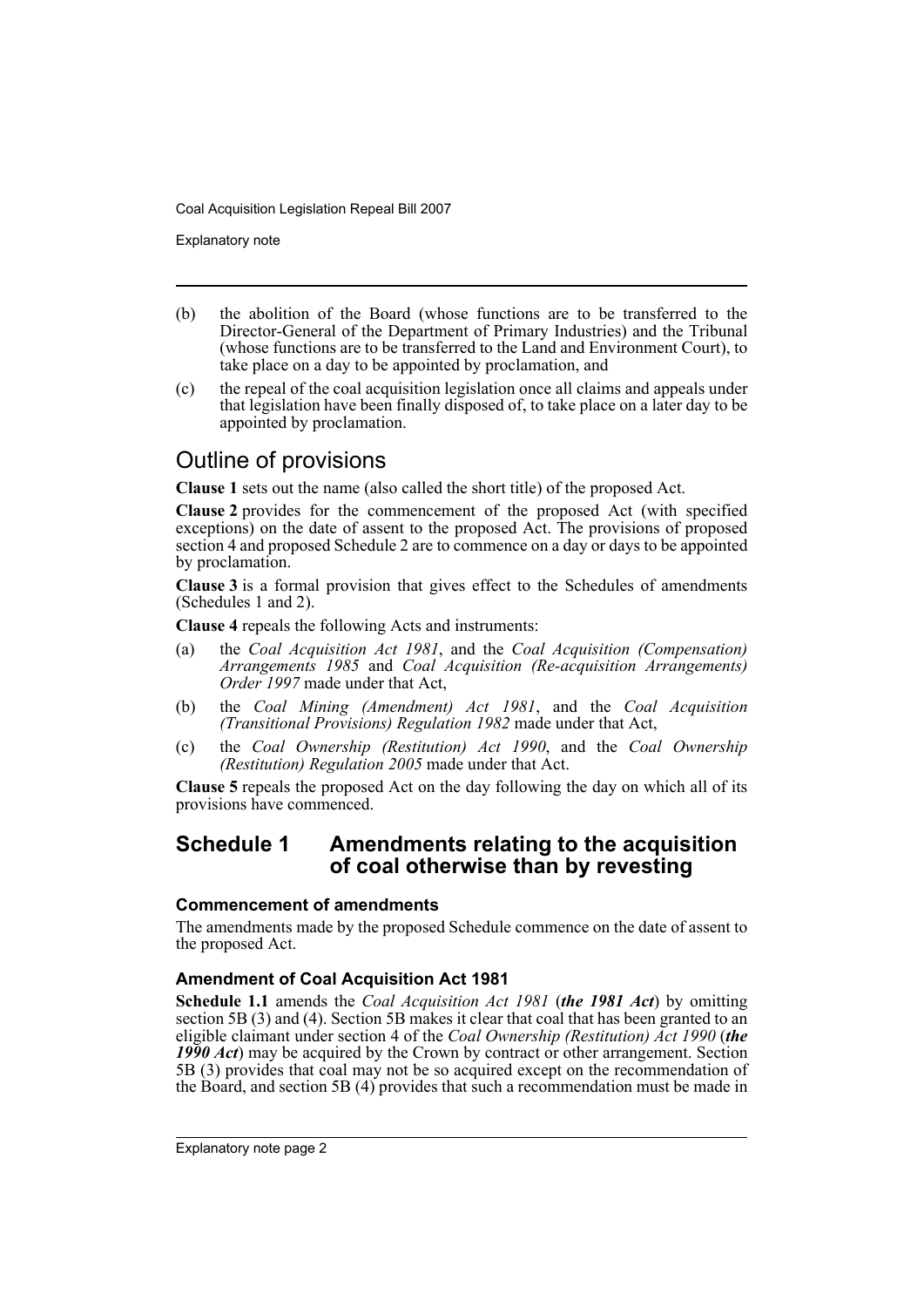Explanatory note

accordance with the arrangements in force under section 6 of the 1981 Act. The repeal of section 5B (3) and (4) will mean that future acquisitions of coal will not require such a recommendation.

### **Amendment of Coal Acquisition (Re-acquisition Arrangements) Order 1997**

**Schedule 1.2** amends the *Coal Acquisition (Re-acquisition Arrangements) Order 1997* (*the 1997 Order*) by omitting Part 4 (which deals with the recommendations referred to above) as a consequence of the proposed repeal of section 5B (3) and (4) of the 1981 Act.

## **Schedule 2 Amendments relating to the Coal Compensation Board and Compensation Review Tribunal**

## **Commencement of amendments**

The amendments made by the proposed Schedule commence on a day or days to be appointed by proclamation.

### **Amendment of Coal Acquisition (Compensation) Arrangements 1985**

**Schedule 2.1 [1]** amends the *Coal Acquisition (Compensation) Arrangements 1985* (*the 1985 Arrangements*) by omitting clauses 4, 5, 6, 26, 26A and 26B as a consequence of the proposed abolition of the Board and the Tribunal.

**Schedule 2.1 [2]** inserts proposed subclause (3B) into clause 29 of the 1985 Arrangements. The new subclause terminates the Tribunal's power to determine an appeal under those Arrangements by remitting the case to the Board.

**Schedule 2.1 [3]** omits Schedule 1 to the 1985 Arrangements as a consequence of the proposed abolition of the Board and Tribunal.

## **Amendment of Freedom of Information Regulation 2005**

**Schedule 2.2** omits the matter relating to the Board from Schedule 3 to the *Freedom of Information Regulation 2005* as a consequence of the proposed abolition of the Board.

## **Amendment of Mining Act 1992**

**Schedule 2.3 [1]** amends clause 1 of Schedule 6 to the *Mining Act 1992* so as to enable the regulations under that Act to make provision of a savings or transitional nature consequent on the enactment of the proposed Act.

**Schedule 2.3 [2]** inserts a new Part into Schedule 6 to the *Mining Act 1992*. The new Part contains the following provisions:

(a) a definitions clause,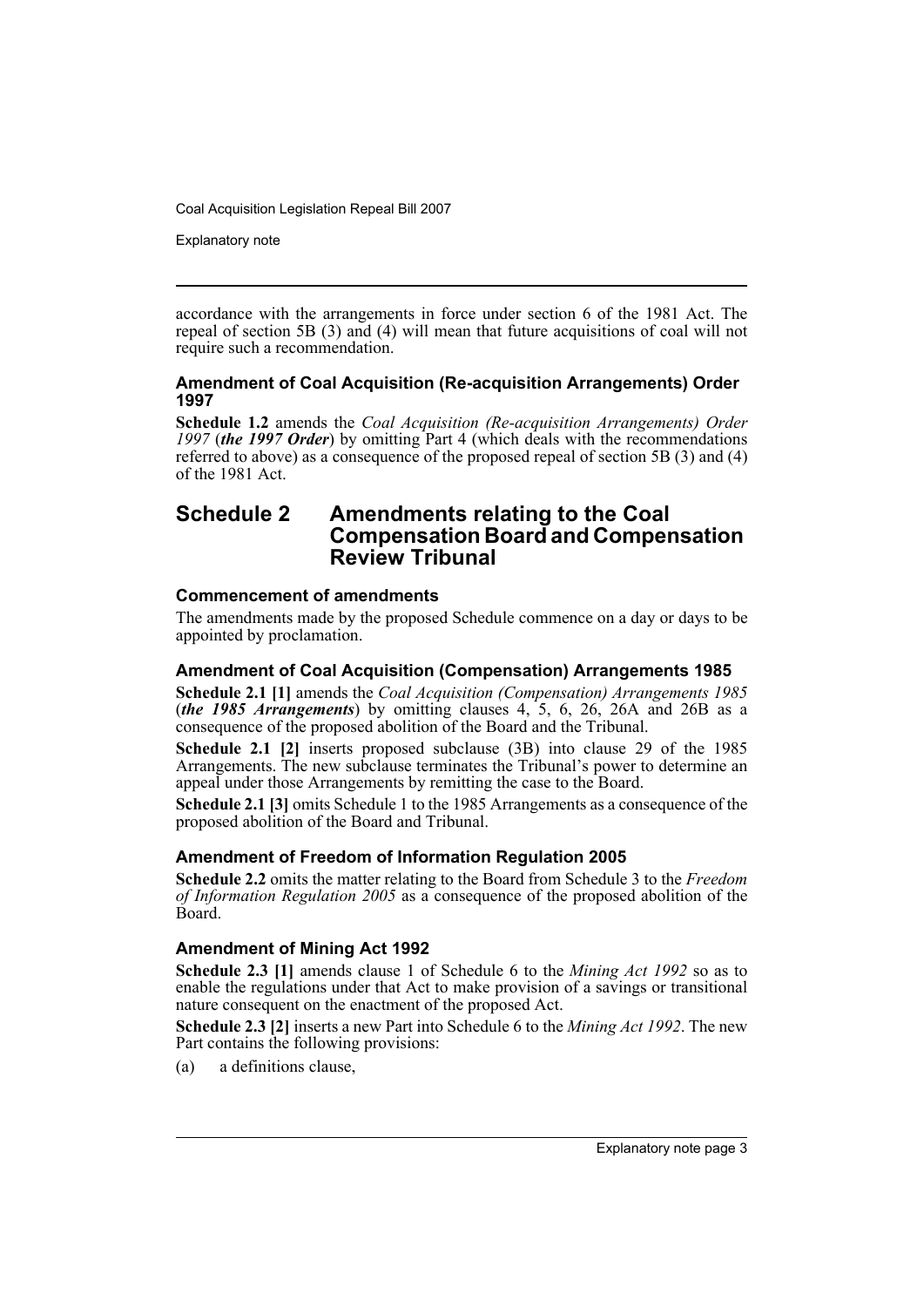Explanatory note

- (b) a provision that formally abolishes the Board and the Tribunal,
- (c) a provision that deems the assets of the Board to be assets of the Department of Primary Industries (*the Department*),
- (d) a provision that requires the Director-General of the Department to take over the Board's obligations with respect to the preparation of annual reports under the 1985 Arrangements,
- (e) a provision that requires the Director-General of the Department to take over the Board's obligations with respect to the handling of existing compensation claims under the 1985 Arrangements,
- (f) a provision that requires the Land and Environment Court to take over the Tribunal's obligations with respect to the handling of existing appeals under the 1985 Arrangements,
- (g) a provision that enables a person to appeal under the 1985 Arrangements to the Land and Environment Court against decisions by the Board with respect to past compensation claims and decisions by the Director-General of the Department with respect to existing compensation claims,
- (h) a provision that requires the Director-General of the Department to take over the Board's obligations with respect to the handling of existing compensation claims under the 1997 Order,
- (i) a provision that requires the Land and Environment Court to take over the Tribunal's obligations with respect to the handling of existing appeals under the 1997 Order,
- (j) a provision that enables a person to appeal under the 1997 Order to the Land and Environment Court against decisions by the Board with respect to past compensation claims and decisions by the Director-General of the Department with respect to existing compensation claims,
- (k) a provision that requires the Director-General of the Department to take over the Board's obligations with respect to the handling of claims for the granting of coal under the 1990 Act.

### **Amendment of Public Finance and Audit Act 1983**

**Schedule 2.4** omits the matter relating to the Board from Schedule 2 to the *Public Finance and Audit Act 1983* as a consequence of the proposed abolition of the Board.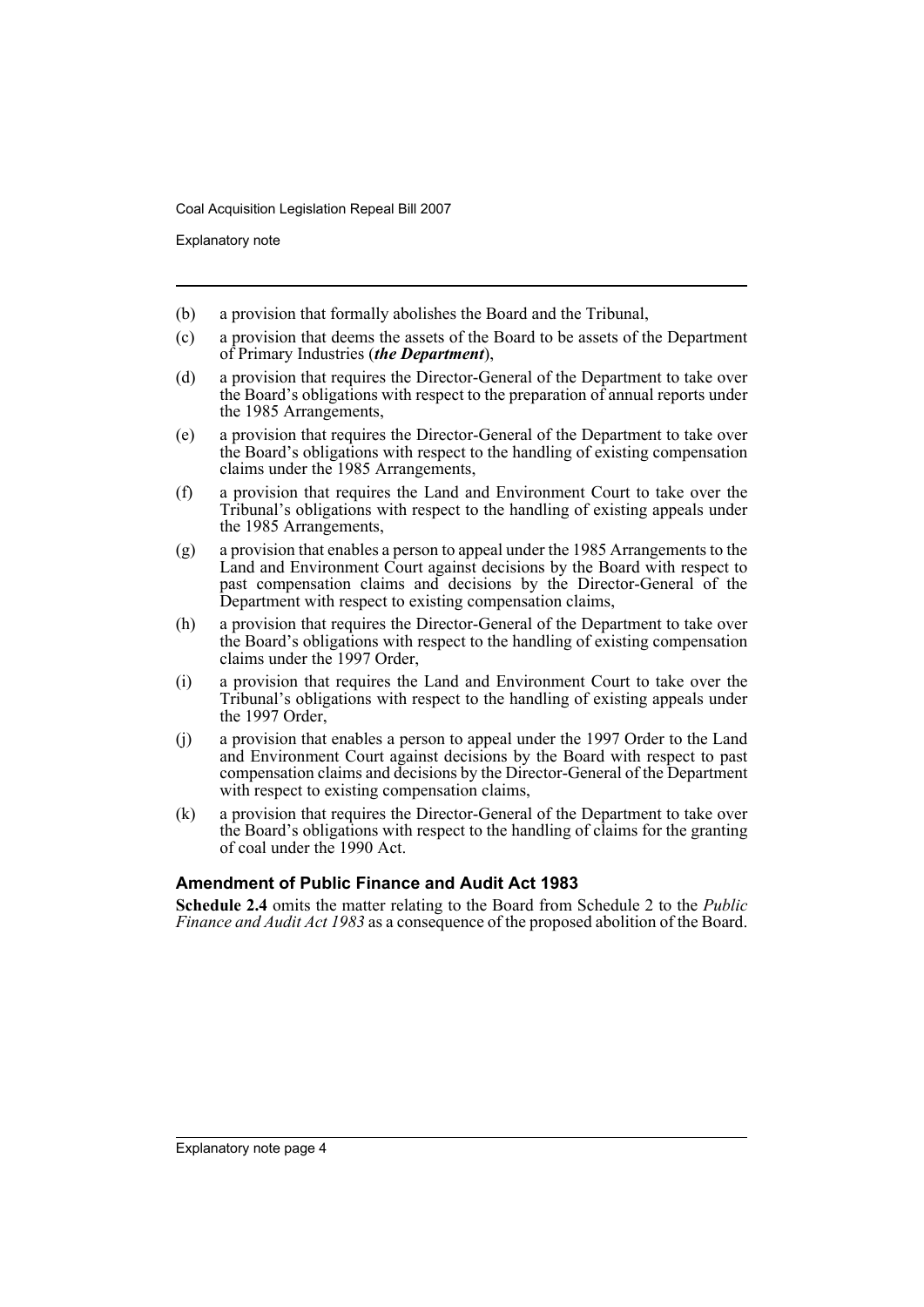First print



New South Wales

# **Coal Acquisition Legislation Repeal Bill 2007**

## **Contents**

|            |                                                                                        | Page |
|------------|----------------------------------------------------------------------------------------|------|
|            | Name of Act                                                                            |      |
| 2          | Commencement                                                                           |      |
| 3          | Amendment of other Acts and instruments                                                | 2    |
| 4          | Repeal of other Acts and instruments                                                   | 2    |
| 5          | Repeal of this Act                                                                     | 2    |
| Schedule 1 | Amendments relating to acquisition of coal otherwise<br>than by revesting              | 3    |
| Schedule 2 | Amendments relating to the Coal Compensation Board<br>and Compensation Review Tribunal |      |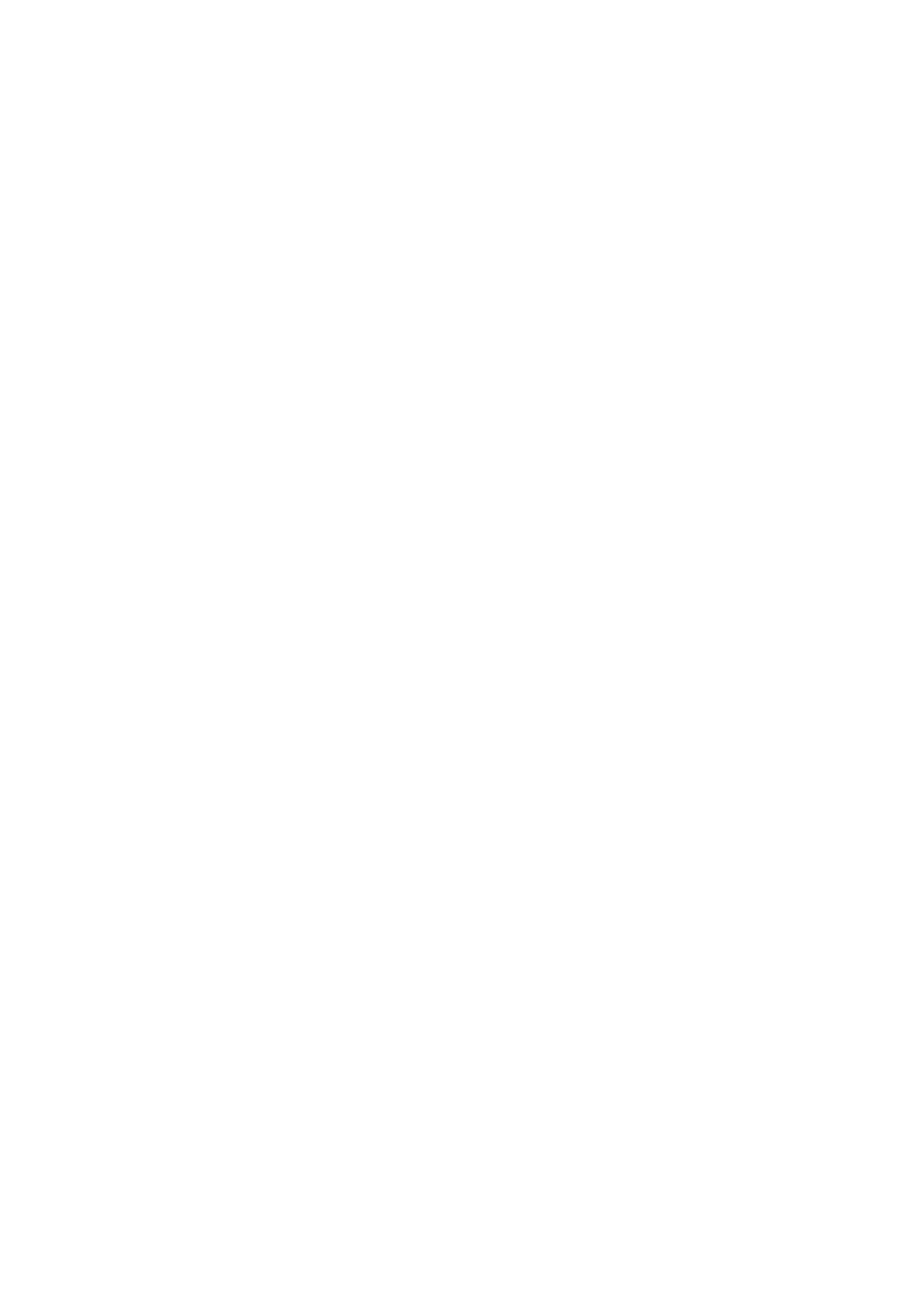

New South Wales

# **Coal Acquisition Legislation Repeal Bill 2007**

No , 2007

## **A Bill for**

An Act to amend, and eventually repeal, the *Coal Acquisition Act 1981*, the *Coal Ownership (Restitution) Act 1990* and certain other legislation relating to the acquisition and restitution of rights with respect to coal, and to make consequential amendments to certain other legislation.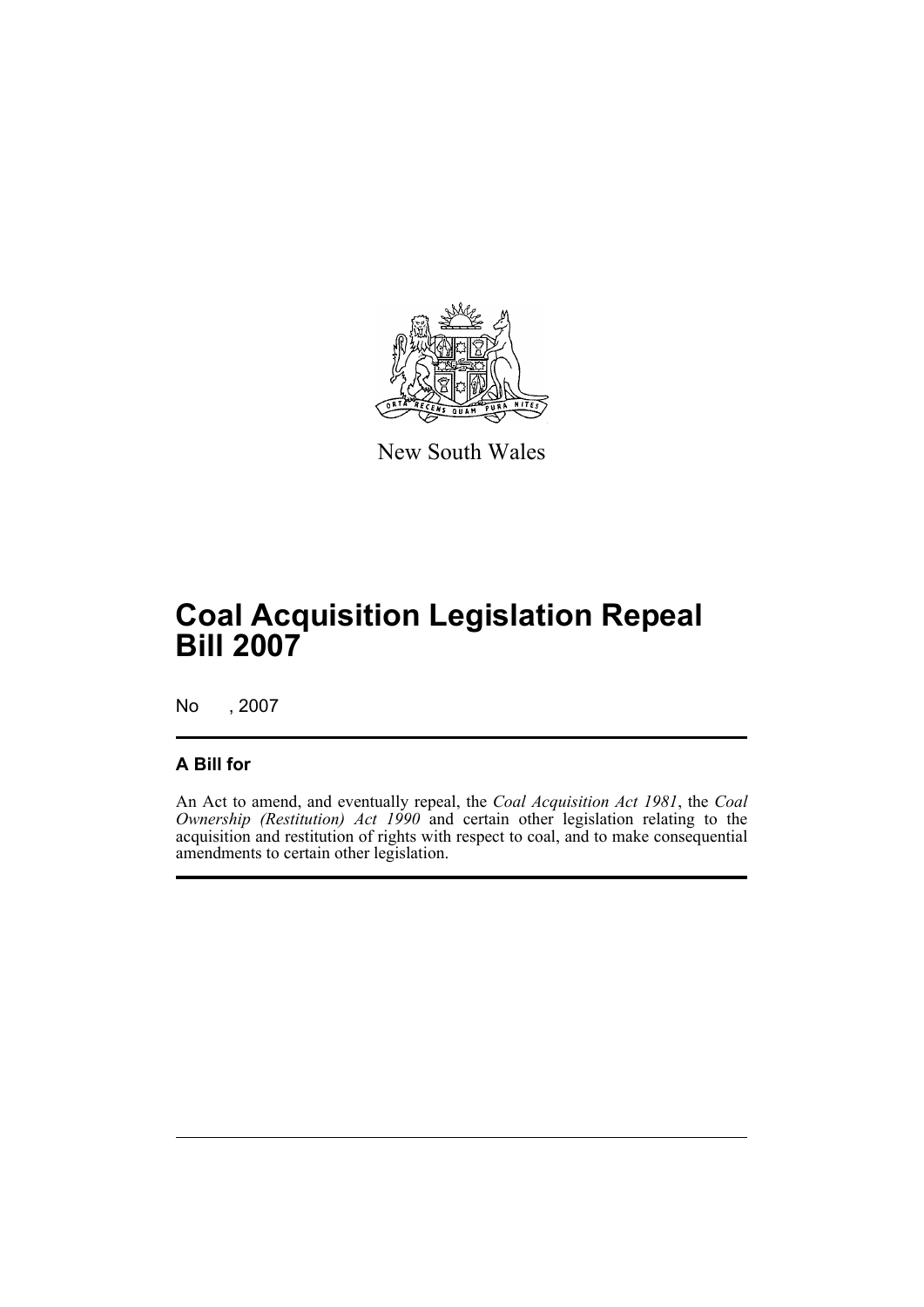<span id="page-7-4"></span><span id="page-7-3"></span><span id="page-7-2"></span><span id="page-7-1"></span><span id="page-7-0"></span>

|              |                                                  |                     | The Legislature of New South Wales enacts:                                                                                                                                                                       | 1              |
|--------------|--------------------------------------------------|---------------------|------------------------------------------------------------------------------------------------------------------------------------------------------------------------------------------------------------------|----------------|
| 1            | <b>Name of Act</b>                               |                     |                                                                                                                                                                                                                  | $\overline{c}$ |
|              |                                                  |                     | This Act is the Coal Acquisition Legislation Repeal Act 2007.                                                                                                                                                    | 3              |
| $\mathbf{2}$ |                                                  | <b>Commencement</b> |                                                                                                                                                                                                                  | 4              |
|              | (1)                                              |                     | This Act commences on the date of assent, except as provided by<br>subsection $(2)$ .                                                                                                                            | 5<br>6         |
|              | (2)                                              |                     | Section 4 and Schedule 2 commence on a day or days to be appointed<br>by proclamation.                                                                                                                           | 7<br>8         |
|              | (3)                                              |                     | Different days may be appointed for the commencement of a single<br>provision of section 4 or Schedule 2 for the purpose of commencing the<br>repeals or amendments effected by the provision on different days. | 9<br>10<br>11  |
| 3            |                                                  |                     | <b>Amendment of other Acts and instruments</b>                                                                                                                                                                   | 12             |
|              |                                                  |                     | The Acts and instruments specified in Schedules 1 and 2 are amended<br>as set out in those Schedules.                                                                                                            | 13<br>14       |
| 4            |                                                  |                     | <b>Repeal of other Acts and instruments</b>                                                                                                                                                                      | 15             |
|              | The following Acts and instruments are repealed: |                     |                                                                                                                                                                                                                  | 16             |
|              |                                                  | (a)                 | the Coal Acquisition Act 1981, and the Coal Acquisition<br>(Compensation) Arrangements 1985 and Coal Acquisition<br>(Re-acquisition Arrangements) Order 1997 made under that Act,                                | 17<br>18<br>19 |
|              |                                                  | (b)                 | the Coal Mining (Amendment) Act 1981, and the Coal<br>Acquisition (Transitional Provisions) Regulation 1982 made<br>under that Act.                                                                              | 20<br>21<br>22 |
|              |                                                  | (c)                 | the Coal Ownership (Restitution) Act 1990, and the Coal<br>Ownership (Restitution) Regulation 2005 made under that Act.                                                                                          | 23<br>24       |
| 5            | <b>Repeal of this Act</b>                        |                     | 25                                                                                                                                                                                                               |                |
|              | (1)                                              |                     | This Act is repealed on the day following the day on which all of the<br>provisions of this Act have commenced.                                                                                                  | 26<br>27       |
|              | (2)                                              |                     | The repeal of this Act does not, because of the operation of section 30<br>of the <i>Interpretation Act 1987</i> , affect any amendment made by this Act.                                                        | 28<br>29       |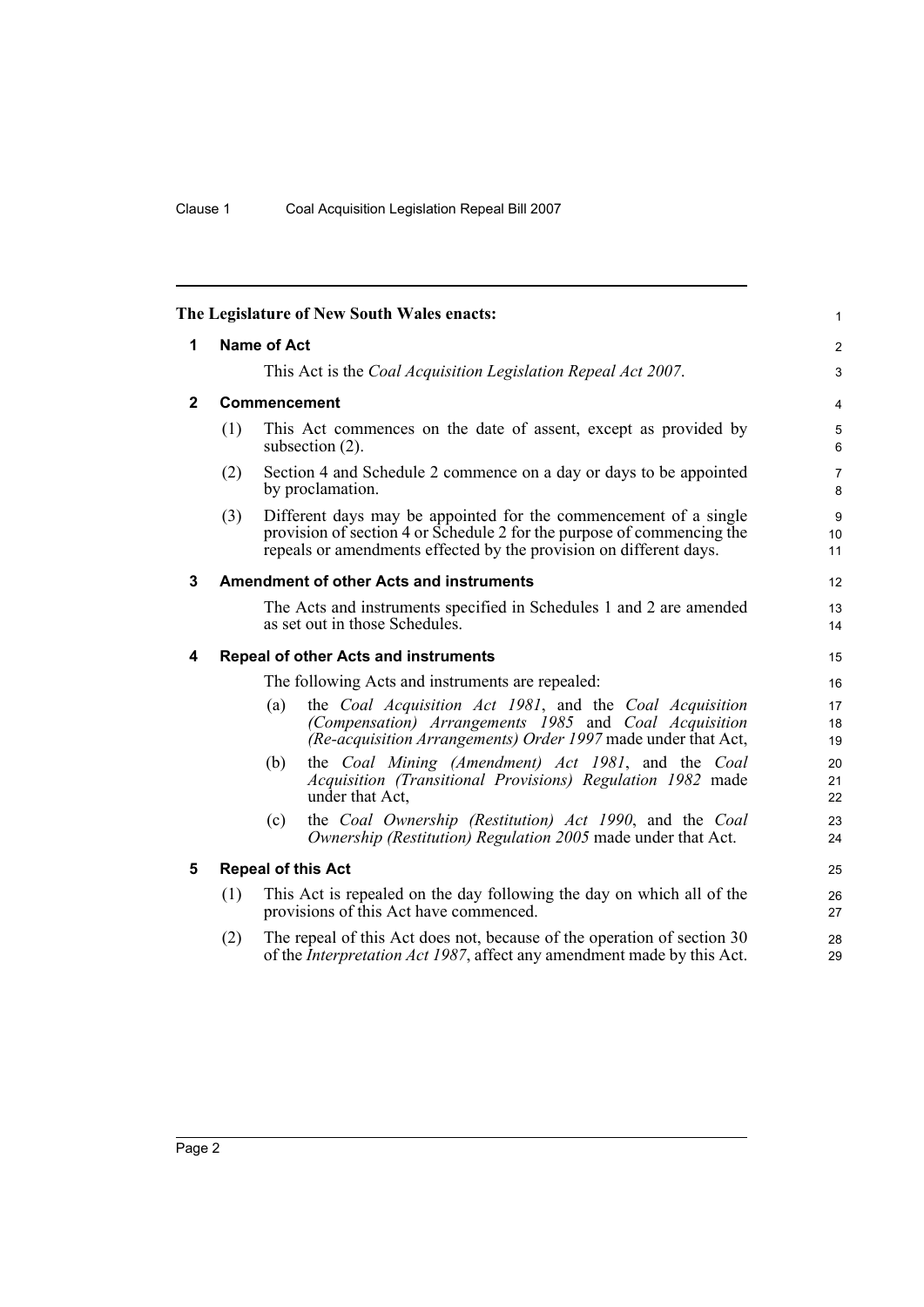Amendments relating to acquisition of coal otherwise than by revesting Schedule 1

## <span id="page-8-0"></span>**Schedule 1 Amendments relating to acquisition of coal otherwise than by revesting**

|     | (Section 3)                                                                          | 3      |  |
|-----|--------------------------------------------------------------------------------------|--------|--|
| 1.1 | Coal Acquisition Act 1981 No 109                                                     | 4      |  |
|     | Section 5B Acquisition of coal on behalf of the Crown otherwise than by<br>revesting | 5<br>6 |  |
|     | Omit section 5B $(3)$ and $(4)$ .                                                    | 7      |  |
| 1.2 | <b>Coal Acquisition (Re-acquisition Arrangements) Order 1997</b>                     |        |  |
|     | Part 4 Voluntary acquisition of coal by agreement                                    | 9      |  |
|     | Omit the Part.                                                                       | 10     |  |

1 2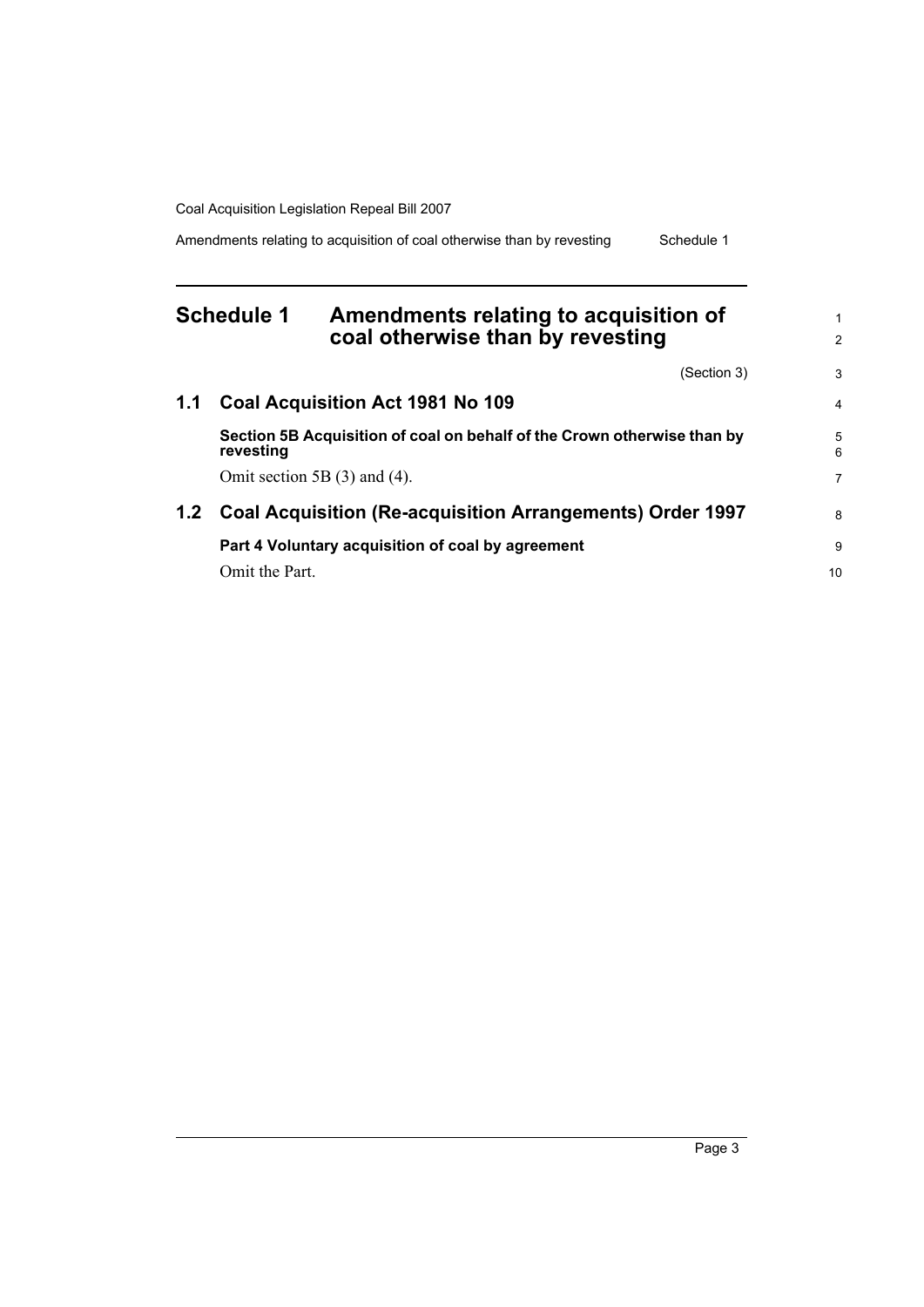| Schedule 2 | Amendments relating to the Coal Compensation Board and Compensation |
|------------|---------------------------------------------------------------------|
|            | <b>Review Tribunal</b>                                              |

<span id="page-9-0"></span>

| <b>Schedule 2</b> |                    | <b>Amendments relating to the Coal</b><br><b>Compensation Board and Compensation</b><br><b>Review Tribunal</b>                                                                                   | 1<br>$\overline{c}$<br>3 |
|-------------------|--------------------|--------------------------------------------------------------------------------------------------------------------------------------------------------------------------------------------------|--------------------------|
|                   |                    | (Section 3)                                                                                                                                                                                      | 4                        |
| 2.1               |                    | <b>Coal Acquisition (Compensation) Arrangements 1985</b>                                                                                                                                         | 5                        |
| [1]               |                    | Clauses 4, 5, 6, 26, 26A and 26B                                                                                                                                                                 | 6                        |
|                   | Omit the clauses.  |                                                                                                                                                                                                  | 7                        |
| [2]               |                    | <b>Clause 29 Decisions of Compensation Review Tribunal</b>                                                                                                                                       | 8                        |
|                   |                    | Insert after clause $29(3A)$ :                                                                                                                                                                   | 9                        |
|                   | (3B)               | A claim or application may not be remitted pursuant to subclause<br>$(2)$ (b) or $(3)$ (b) as a consequence of any decision made after the<br>commencement of this subclause to allow an appeal. | 10<br>11<br>12           |
| [3]               |                    | Schedule 1 Provisions with respect to the Compensation Board and the<br><b>Compensation Review Tribunal</b>                                                                                      | 13<br>14                 |
|                   | Omit the Schedule. |                                                                                                                                                                                                  | 15                       |
| 2.2 <sub>2</sub>  |                    | <b>Freedom of Information Regulation 2005</b>                                                                                                                                                    | 16                       |
|                   |                    | <b>Schedule 3 Public authorities</b>                                                                                                                                                             | 17                       |
|                   | Schedule.          | Omit the matter relating to the Coal Compensation Board from Part 3 of the                                                                                                                       | 18<br>19                 |
| 2.3               |                    | Mining Act 1992 No 29                                                                                                                                                                            | 20                       |
| [1]               |                    | Schedule 6 Savings, transitional and other provisions                                                                                                                                            | 21                       |
|                   |                    | Insert at the end of clause $1(1)$ :                                                                                                                                                             | 22                       |
|                   |                    | Coal Acquisition Legislation Repeal Act 2007                                                                                                                                                     | 23                       |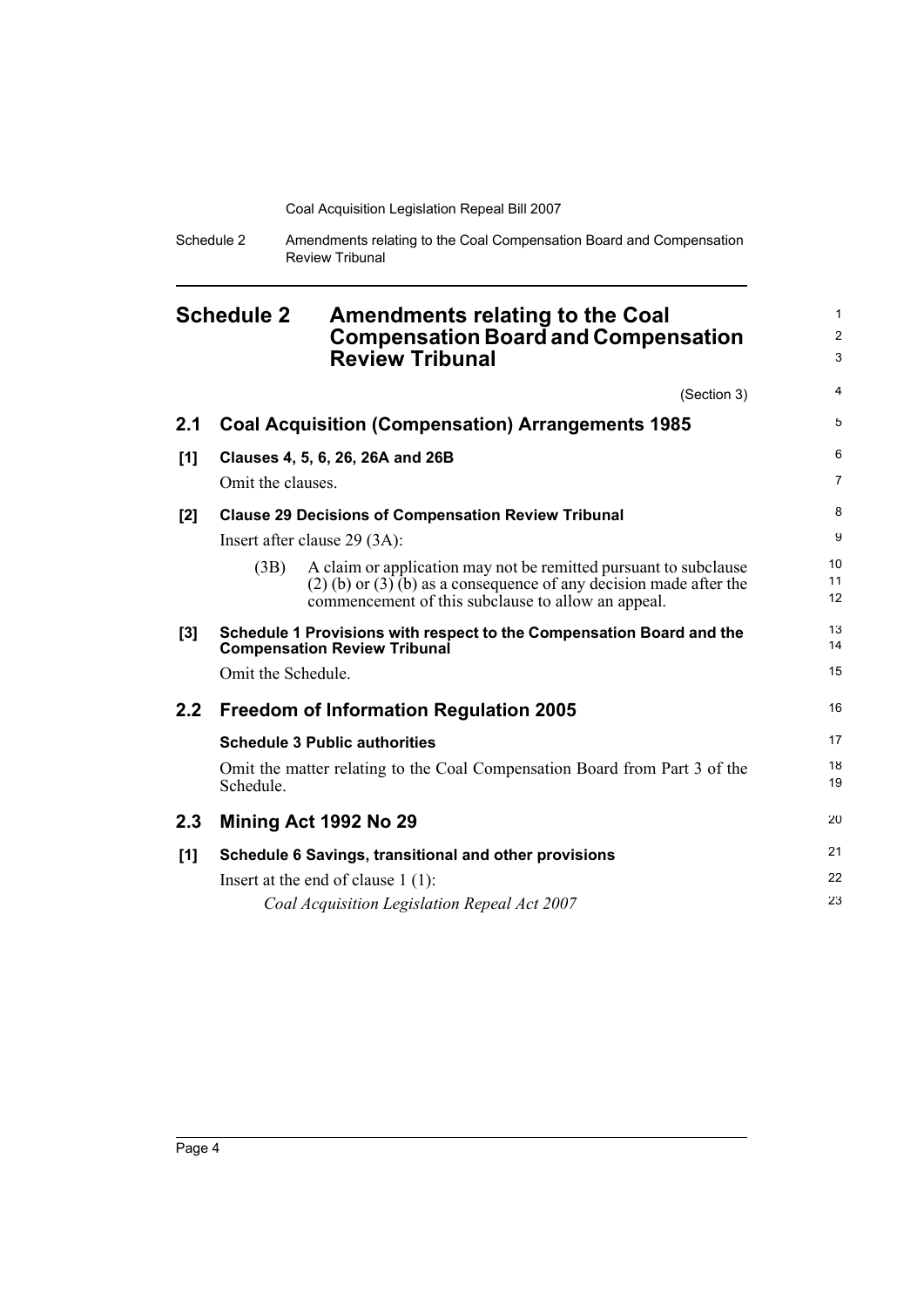Amendments relating to the Coal Compensation Board and Compensation Review Tribunal Schedule 2

### **[2] Schedule 6**

Insert at the end of the Schedule, with appropriate Part and clause numbers:

## **Part Provisions consequent on the enactment of the Coal Acquisition Legislation Repeal Act 2007**

#### **Definitions**

In this Part:

*Board* means the New South Wales Coal Compensation Board established under the 1985 Arrangements.

*the 1985 Arrangements* means the *Coal Acquisition (Compensation) Arrangements 1985*, as in force immediately before the commencement of this Part.

*the 1990 Act* means the *Coal Ownership (Restitution) Act 1990*, as in force immediately before the commencement of this Part.

*the 1997 Order* means the *Coal Acquisition (Re-acquisition Arrangements) Order 1997*, as in force immediately before the commencement of this Part.

*Tribunal* means the New South Wales Coal Compensation Review Tribunal established under the 1985 Arrangements.

### **Abolition of Board and Tribunal**

- (1) The Board and the Tribunal are abolished.
- (2) Any person who, immediately before the commencement of this Part, held office as a member of the Board or the Tribunal ceases to hold office as such on that commencement.
- (3) A person who ceases to hold office pursuant to this clause is not entitled to compensation because of that loss of office.

#### **Assets of the Board**

Any assets that, immediately before the commencement of this Part, were available for use for the purposes of the Board become available, on that commencement, for use for the purposes of the Department.

1 2

3 4 5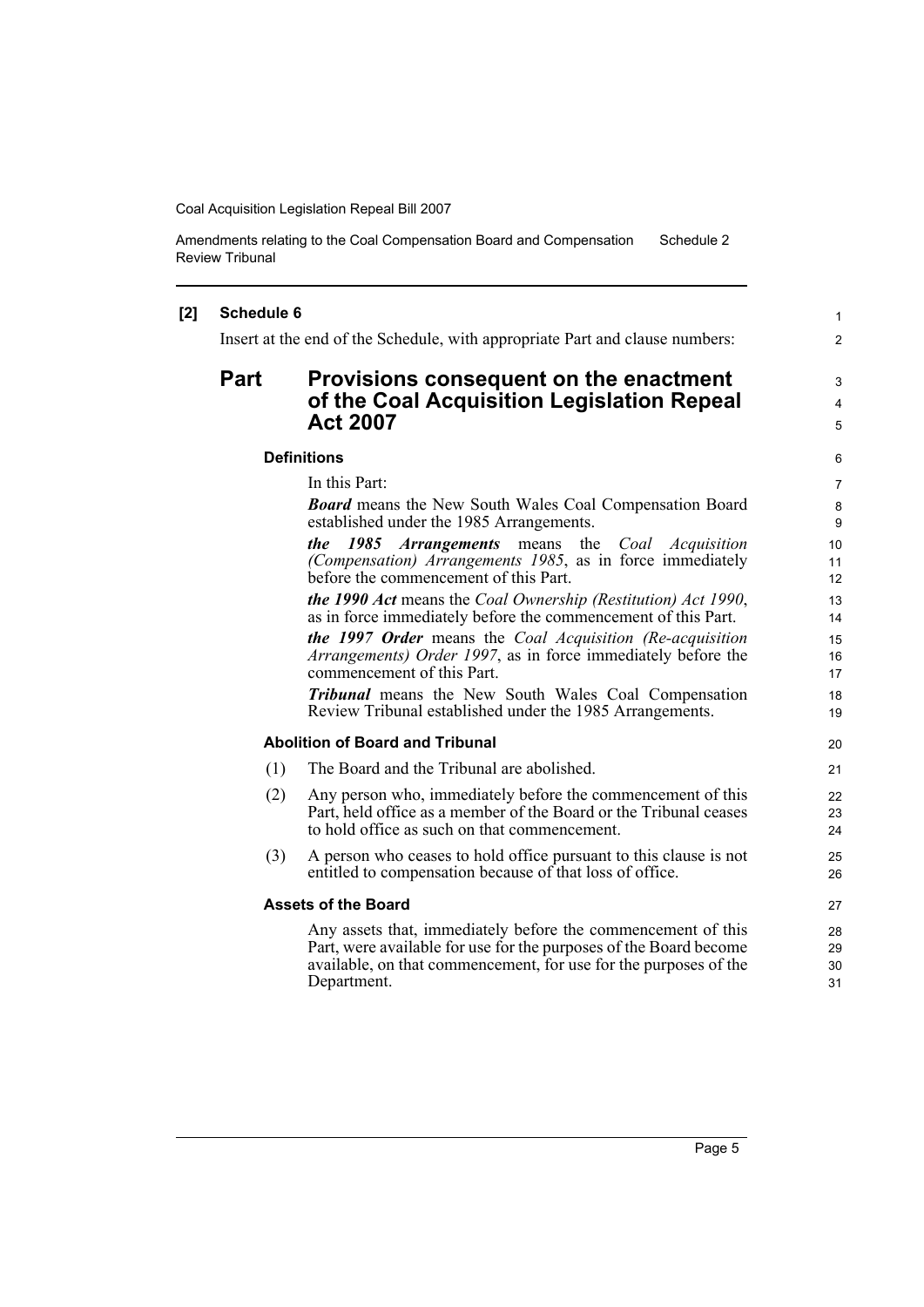Schedule 2 Amendments relating to the Coal Compensation Board and Compensation Review Tribunal

### **Annual report**

(1) The Board's obligations with respect to the preparation of annual reports under clause 7 of the 1985 Arrangements are taken to have become, on the commencement of this Part, the Director-General's obligations.

(2) A report prepared by the Director-General pursuant to such an obligation in relation to any period may form part of the Department's report under the *Annual Reports (Departments) Act 1985* in relation to the same period.

#### **Pending claims under the 1985 Arrangements**

- (1) Any claim under the 1985 Arrangements that had not been determined before the commencement of this Part is to be determined by the Director-General.
- (2) The provisions of the 1985 Arrangements apply to:
	- (a) the determination of such a claim, and
	- (b) the payment of compensation in connection with such a claim,

as if references in those provisions to the Board were references to the Director-General.

### **Pending appeals under the 1985 Arrangements**

- (1) Any appeal under the 1985 Arrangements that had not been determined before the commencement of this Part is to be determined by the Land and Environment Court.
- (2) The provisions of the 1985 Arrangements apply to the determination of such an appeal as if references in those provisions to the Tribunal were references to the Land and Environment Court.
- (3) In particular, the costs incurred by a party in respect of such an appeal are to be borne by that party, as provided by clause 12 of Schedule 3 to the 1985 Arrangements, and are not to be the subject of any order by the Land and Environment Court.
- (4) Proceedings on such an appeal are taken to be proceedings in Class 3 of the Land and Environment Court's jurisdiction.
- (5) Rules may be made under the *Land and Environment Court Act 1979* in relation to such an appeal.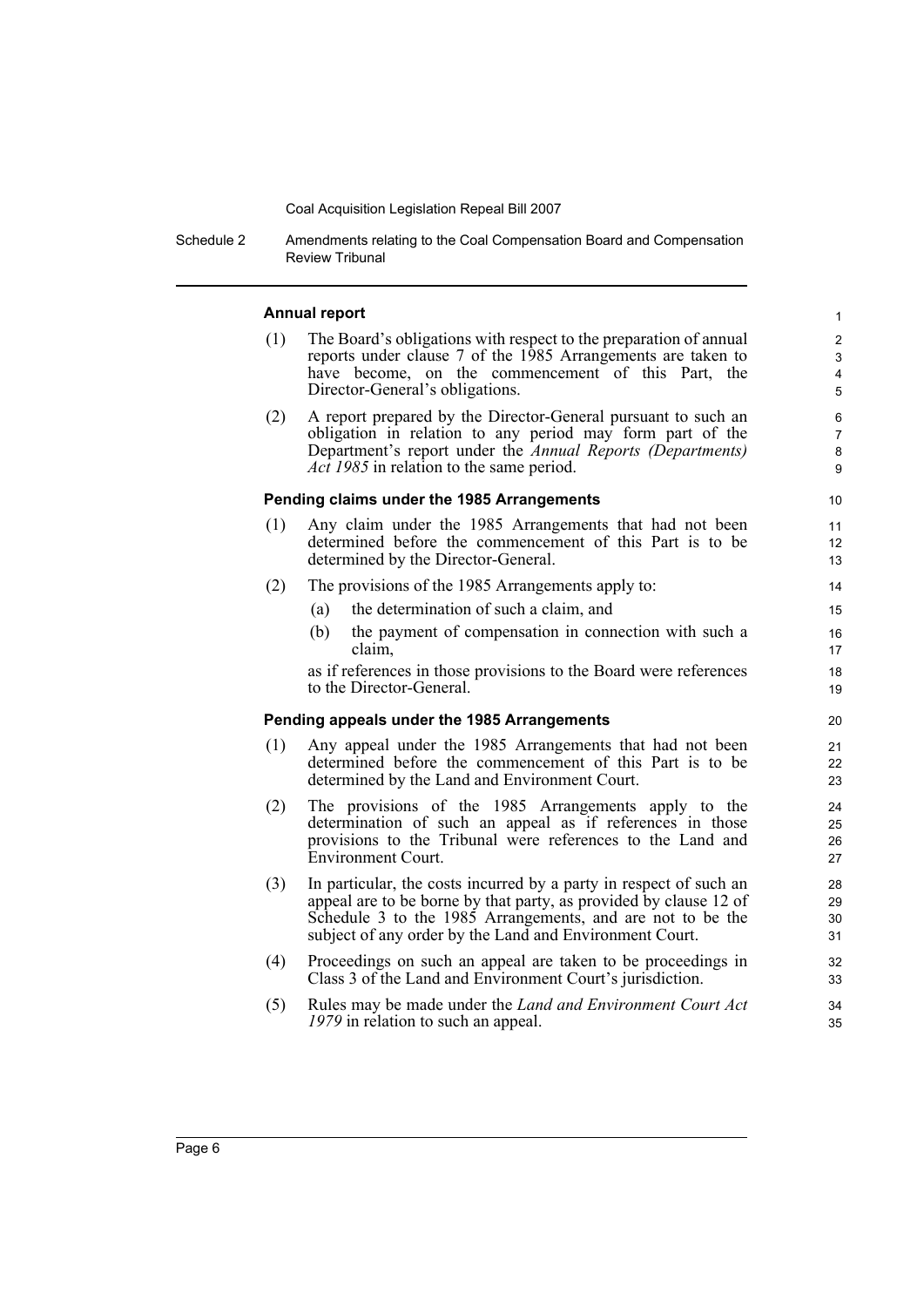Amendments relating to the Coal Compensation Board and Compensation Review Tribunal Schedule 2

|     | New appeals under the 1985 Arrangements                                                                                                                                                                                                               |                      |
|-----|-------------------------------------------------------------------------------------------------------------------------------------------------------------------------------------------------------------------------------------------------------|----------------------|
| (1) | A person may, in accordance with the 1985 Arrangements,<br>appeal to the Land and Environment Court against:                                                                                                                                          |                      |
|     | (a)<br>any determination or refusal of a claim following a<br>decision made by the Board before the commencement of<br>this Part, or                                                                                                                  |                      |
|     | any determination or refusal of a claim following a<br>(b)<br>decision made by the Director-General on or after the<br>commencement of this Part.                                                                                                     |                      |
| (2) | The provisions of the 1985 Arrangements apply to the<br>determination of such an appeal as if:                                                                                                                                                        |                      |
|     | references in those provisions to the Tribunal were<br>(a)<br>references to the Land and Environment Court, and                                                                                                                                       | 12<br>13             |
|     | references in those provisions to the Board, in relation to<br>(b)<br>any decision referred to in subclause (1) (b), were<br>references to the Director-General.                                                                                      | 14<br>15<br>16       |
| (3) | In particular:                                                                                                                                                                                                                                        | 17                   |
|     | the fee for filing a process to commence such an appeal is<br>(a)<br>the fee prescribed by the 1985 Arrangements, and not the<br>fee prescribed under the Land and Environment Court Act<br>$1979$ , and                                              | 18<br>19<br>20<br>21 |
|     | the costs incurred by a party in respect of such an appeal<br>(b)<br>are to be borne by that party, as provided by clause 12 of<br>Schedule 3 to the 1985 Arrangements, and may not be the<br>subject of any order by the Land and Environment Court. | 22<br>23<br>24<br>25 |
| (4) | Proceedings on such an appeal are taken to be proceedings in<br>Class 3 of the Land and Environment Court's jurisdiction.                                                                                                                             | 26<br>27             |
| (5) | Rules may be made under the <i>Land and Environment Court Act</i><br>1979 in relation to such an appeal.                                                                                                                                              | 28                   |
|     | Pending applications under the 1997 Order                                                                                                                                                                                                             | 30                   |
| (1) | Any application under the 1997 Order that had not been<br>determined before the commencement of this Part is to be<br>determined by the Director-General.                                                                                             | 31<br>33             |
| (2) | The provisions of the 1997 Order and 1985 Arrangements apply<br>to:                                                                                                                                                                                   |                      |
|     | the determination of such an application, and<br>(a)                                                                                                                                                                                                  |                      |
|     |                                                                                                                                                                                                                                                       |                      |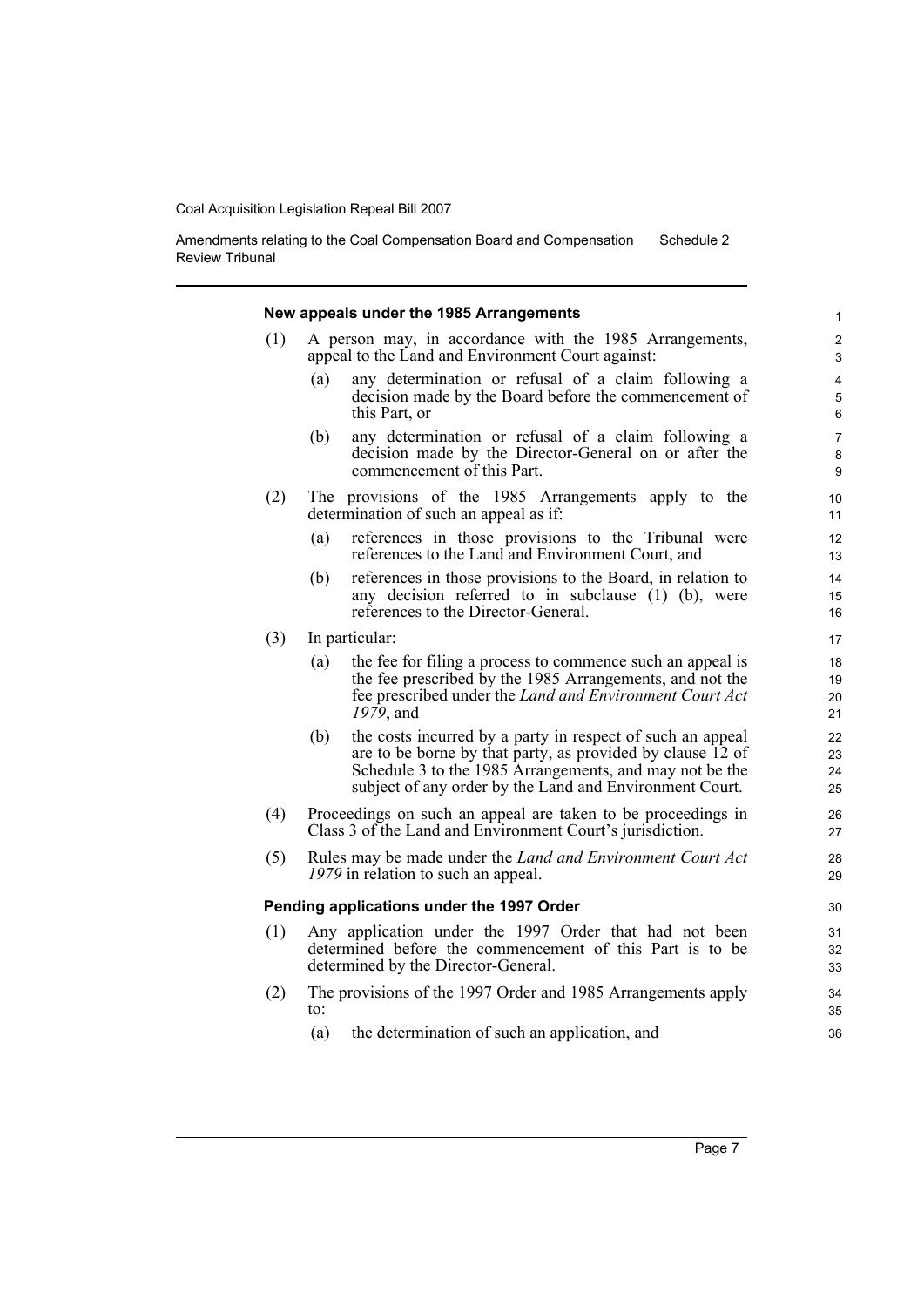Schedule 2 Amendments relating to the Coal Compensation Board and Compensation Review Tribunal

> (b) the payment of compensation in connection with such an application, as if references in those provisions to the Board were references to the Director-General. **Pending appeals under the 1997 Order** (1) Any appeal under the 1997 Order that had not been determined before the commencement of this Part is to be determined by the Land and Environment Court. (2) The provisions of the 1997 Order and 1985 Arrangements apply to the determination of such an appeal as if references in those provisions to the Tribunal were references to the Land and Environment Court. (3) In particular, the costs incurred by a party in respect of such an appeal are to be borne by that party, as provided by clause 12 of Schedule 3 to the 1985 Arrangements, and are not to be the subject of any order by the Land and Environment Court. (4) Proceedings on such an appeal are taken to be proceedings in Class 3 of the Land and Environment Court's jurisdiction. (5) Rules may be made under the *Land and Environment Court Act 1979* in relation to such an appeal. **New appeals under the 1997 Order** (1) A person may, in accordance with the 1997 Order, appeal to the Land and Environment Court against: (a) any determination or refusal of a claim following a decision made by the Board before the commencement of this Part, or (b) any determination or refusal of a claim following a decision made by the Director-General on or after the commencement of this Part. 10 11 12 13 14 15 16 17 18 19 20 21 22 23 24 25 26 27 28 29 30

- (2) The provisions of the 1997 Order and 1985 Arrangements apply to the determination of such an appeal as if:
	- (a) references in those provisions to the Tribunal were references to the Land and Environment Court, and
	- (b) references in those provisions to the Board, in relation to any decision referred to in subclause (1) (b), were references to the Director-General.